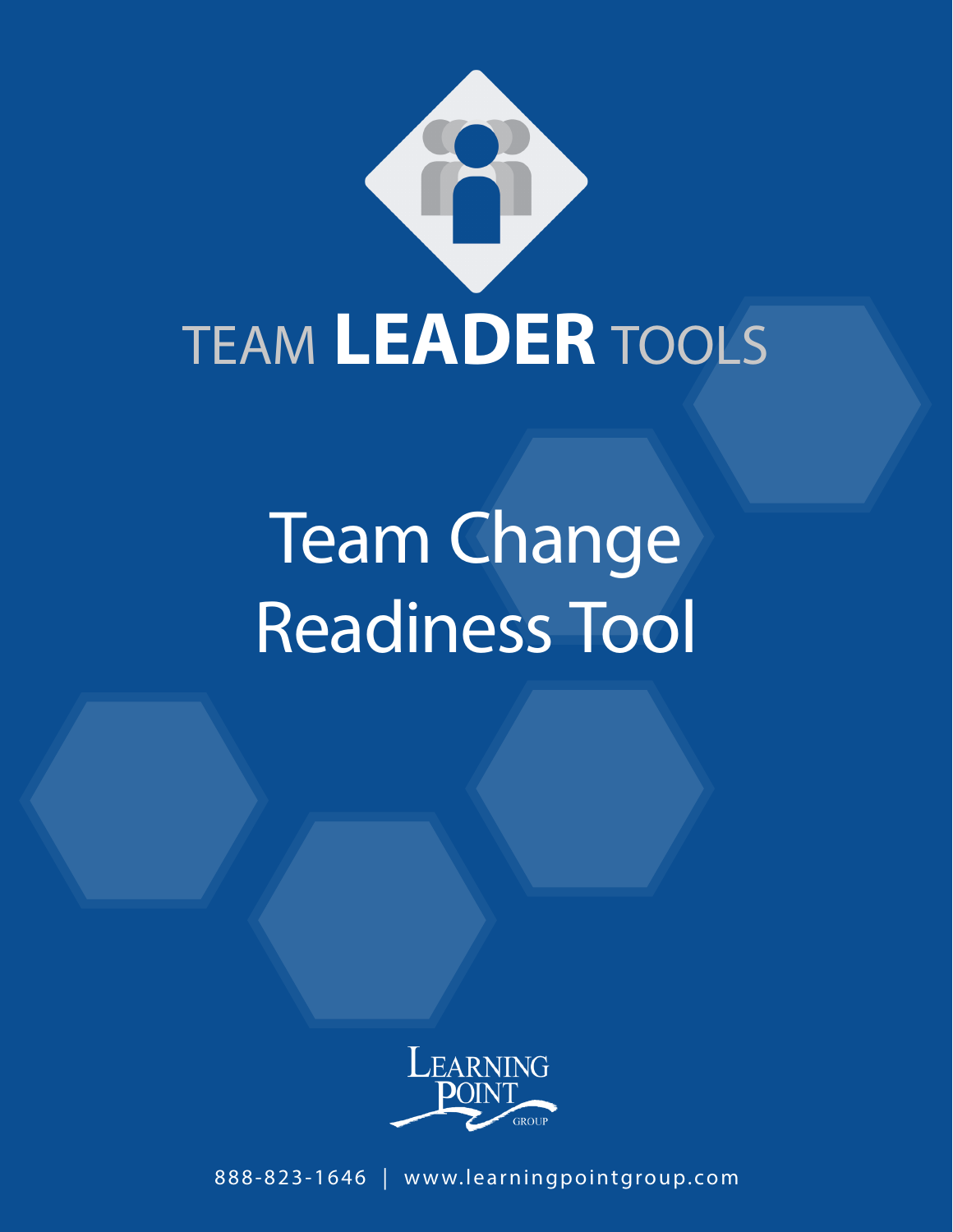### **Team Change Readiness Tool Overview**

#### **What and Why**

Team transition is a reality. Team readiness is all about continually preparing your team to be ready and resilient to make the best of change and transition when it occurs.

Team readiness is both a team effort and an individual effort. It is developed in the off season.

#### **How**

The following key actions can help your team assess and discuss team readiness.

- 1. Use the Team Change Readiness Model to help your team learn and apply the concept of team readiness - both team readiness and individual readiness.
- 2. Use the Team Change Readiness Definitions Worksheet to help your team clarify specifically how each of the readiness factors apply to your team.
- 3. Use the Team Change Readiness Assessment to help your team pinpoint its strengths and needs with regard to each readiness factor.
- 4. Use the Team Change Readiness Incident Review Worksheet to help your team discuss an actual event that affected the team.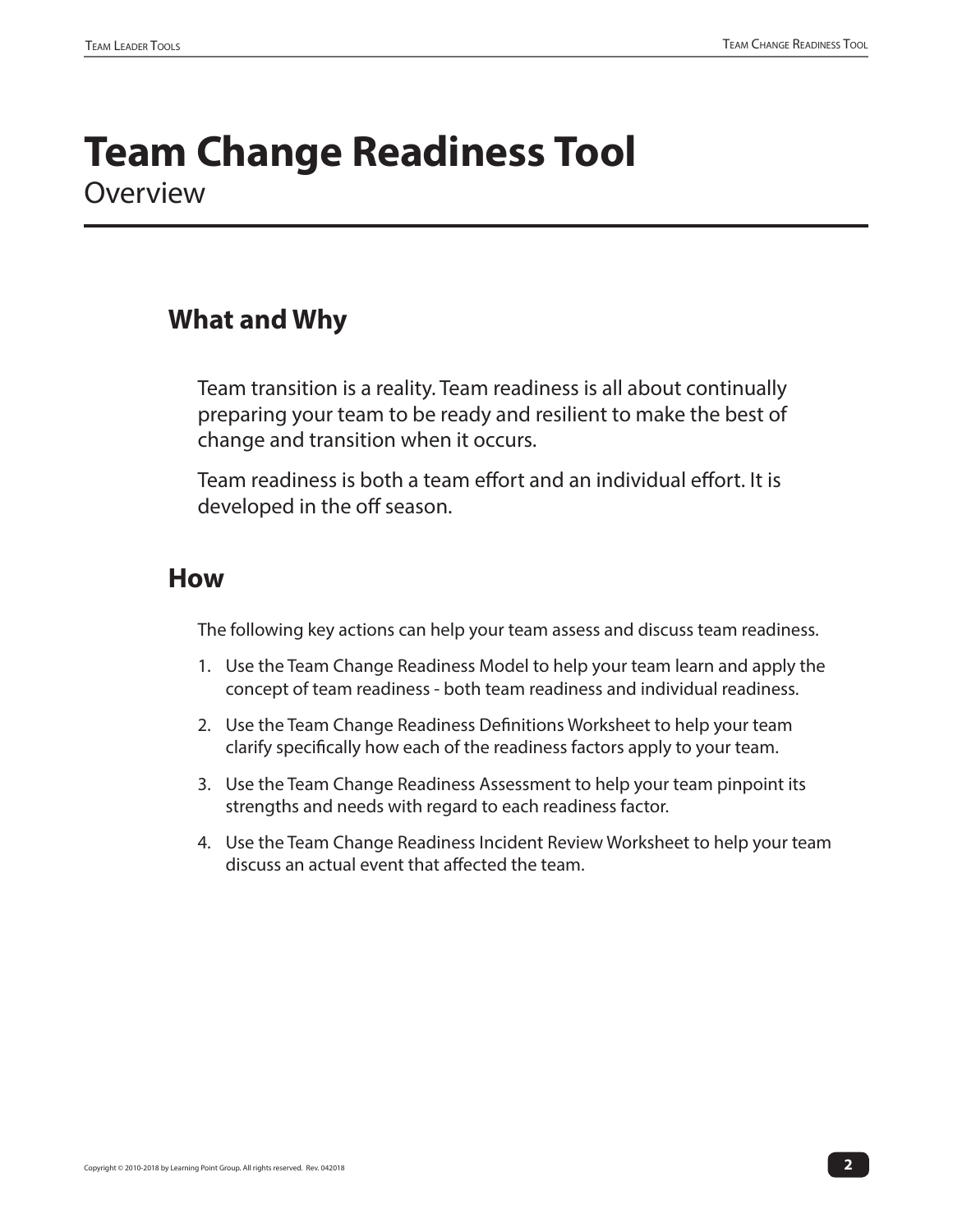

## **Team Change Readiness** Model

### **Key factors to help your team become change ready.**

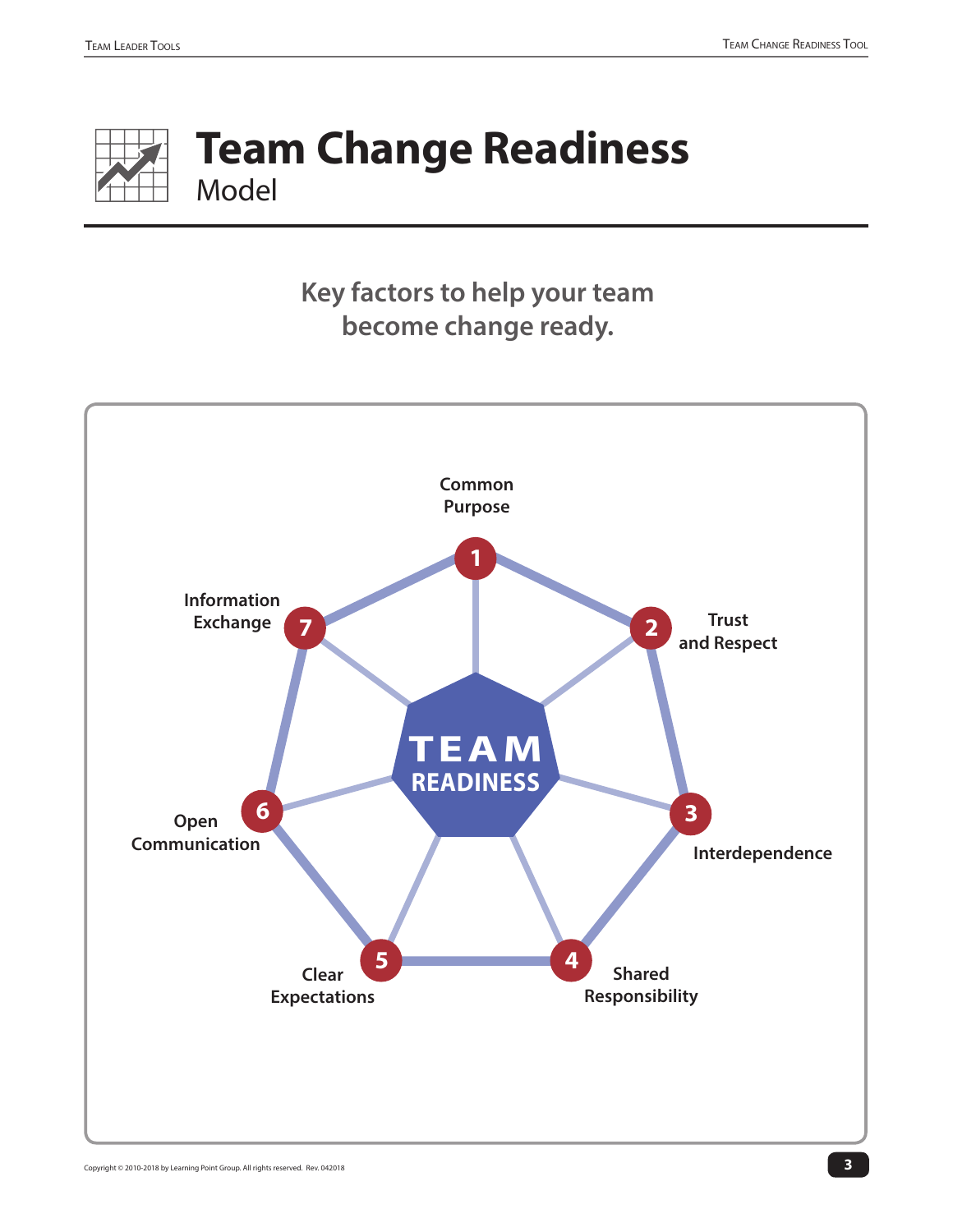

## **Team Change Readiness**

Team Definitions Worksheet

#### **Use this worksheet to create a team definition for each of the change readiness factors.**

| What should each of these key factors mean to our team? |  |  |  |  |  |
|---------------------------------------------------------|--|--|--|--|--|
| Common<br>1<br>Purpose                                  |  |  |  |  |  |
| Trust<br>$\mathbf{2}$<br>and Respect                    |  |  |  |  |  |
| Interdependence<br>$\overline{\mathbf{3}}$              |  |  |  |  |  |
| Shared<br>4<br>Responsibility                           |  |  |  |  |  |
| Clear<br>5<br>Expectations                              |  |  |  |  |  |
| Open<br>6 <sup>1</sup><br>Communication                 |  |  |  |  |  |
| Information<br>$\overline{7}$<br>Exchange               |  |  |  |  |  |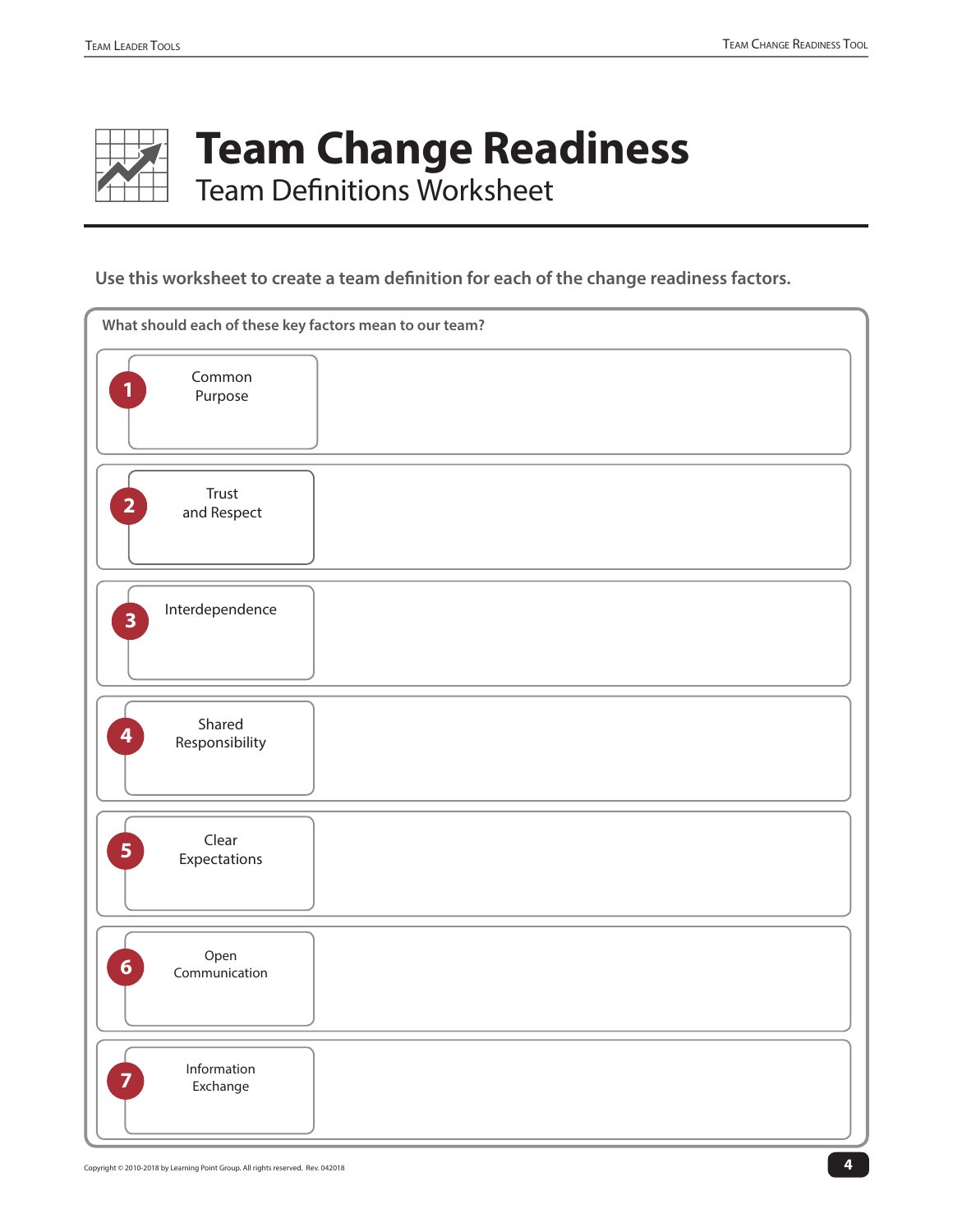

## **Team Change Readiness** Assessment

#### **Use this template to discuss as a team how your team is doing at becoming change ready.**

|                         |                          |                                   | When it comes to our team how well are we doing? What factors are most important for us to work on right now? |
|-------------------------|--------------------------|-----------------------------------|---------------------------------------------------------------------------------------------------------------|
|                         | Common<br>Purpose        | What are we currently doing well? | What can we do to get better?                                                                                 |
| $\overline{\mathbf{2}}$ | Trust<br>and Respect     | What are we currently doing well? | What can we do to get better?                                                                                 |
| $\overline{\mathbf{3}}$ | Interdependence          | What are we currently doing well? | What can we do to get better?                                                                                 |
| 4                       | Shared<br>Responsibility | What are we currently doing well? | What can we do to get better?                                                                                 |
| 5 <sub>1</sub>          | Clear<br>Expectations    | What are we currently doing well? | What can we do to get better?                                                                                 |
| 6                       | Open<br>Communication    | What are we currently doing well? | What can we do to get better?                                                                                 |
|                         | Information<br>Exchange  | What are we currently doing well? | What can we do to get better?                                                                                 |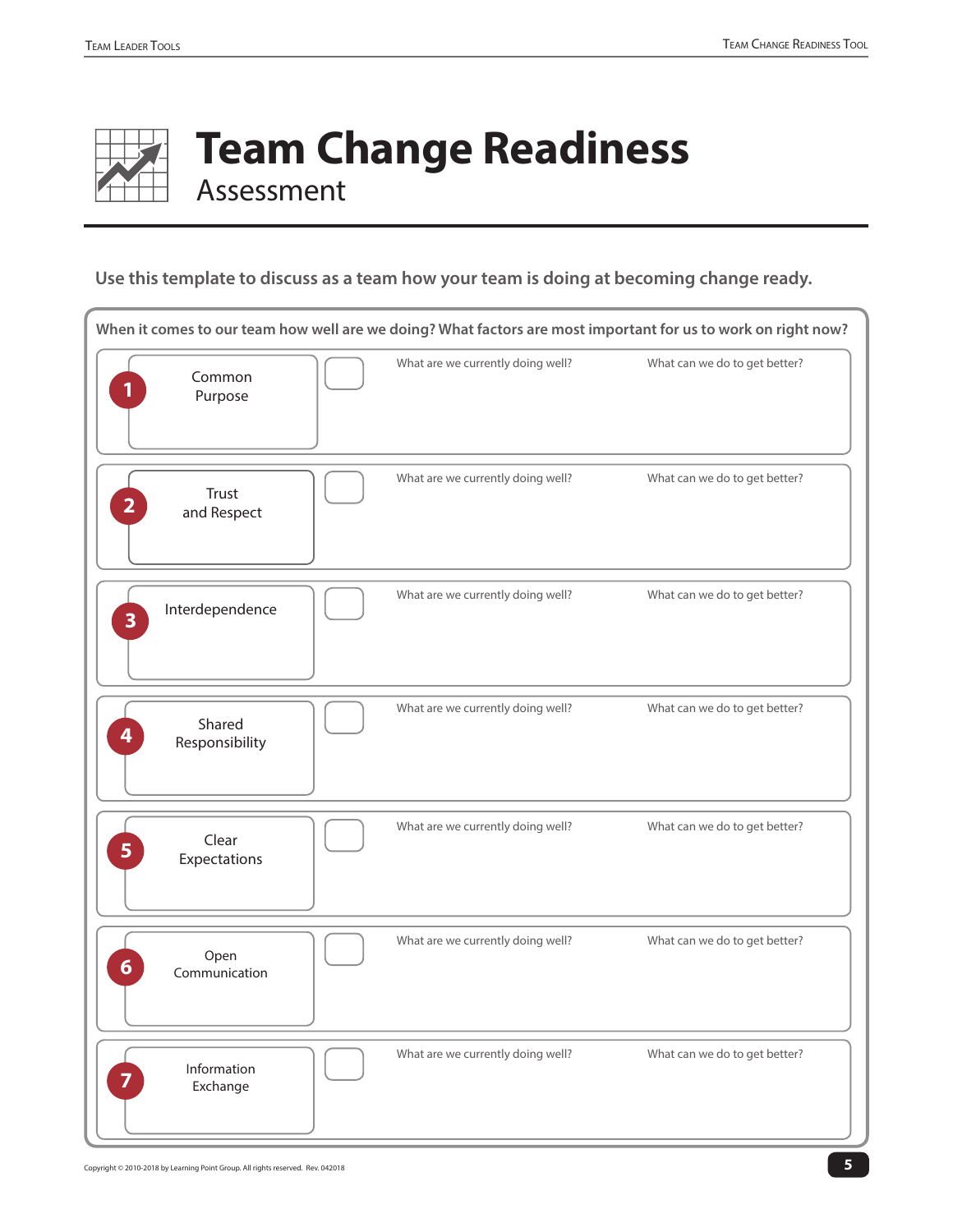

## **Team Change Readiness**

Incident Review Worksheet

#### **Use this worksheet to REFLECT on how well your team did in a recent situation.**